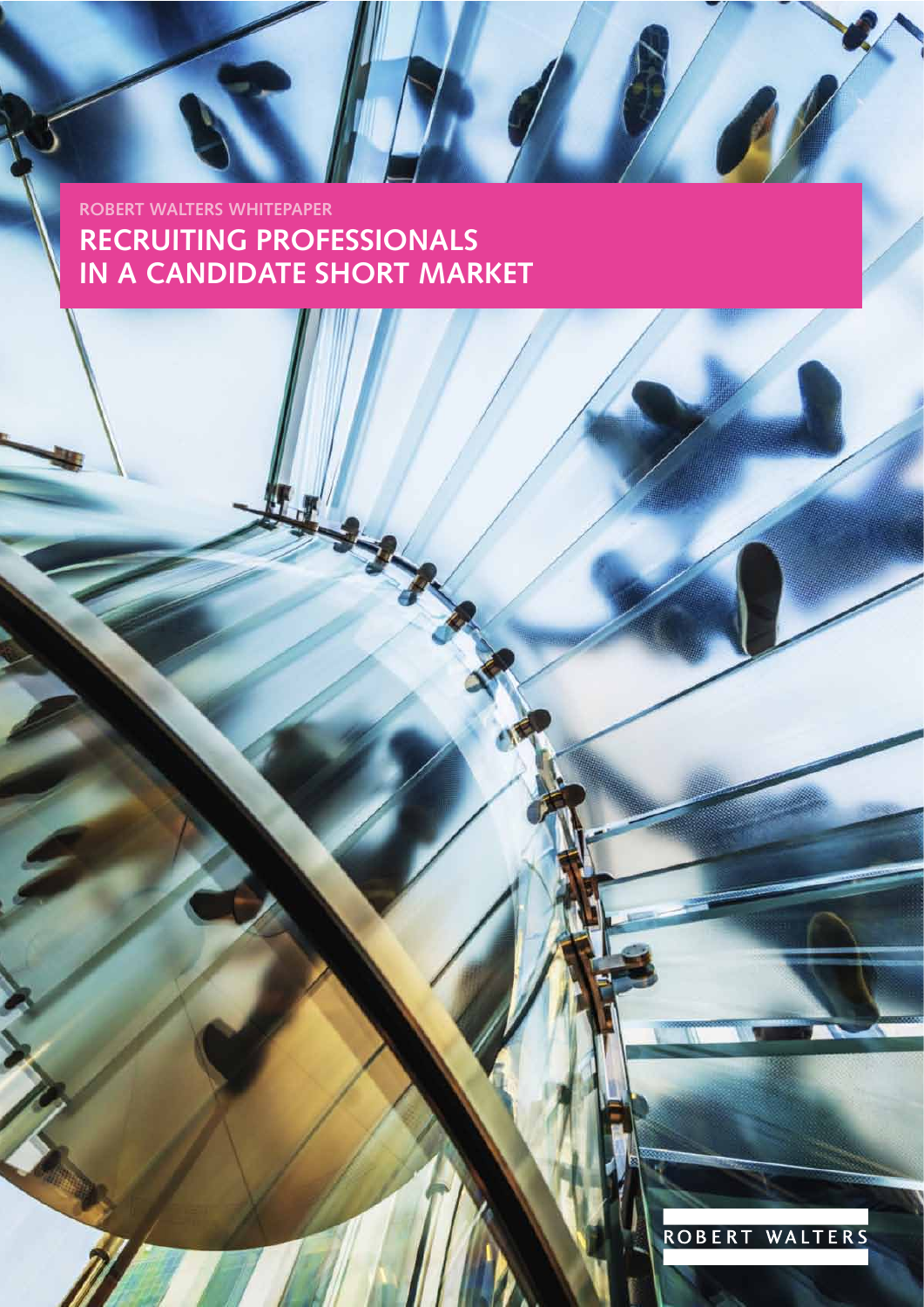## **INTRODUCTION**

Experience tells us that companies are only as good as their people. In an ideal world, job vacancies would be filled by individuals whose skills and experience provide a perfect match for each role. Instead companies have focused on recruiting best fit candidates and the labour market has for many years provided the right people in enough numbers so as to avoid the risk of talent shortages.

Amid strong economic growth and surging business confidence, recruiting the right professionals has become increasingly complex and competitive.

Shortages of suitably qualified candidates and rising vacancy levels are also increasing the pressure on employers to ensure the company retains its existing employees.

Combining employer surveys with our unique recruitment insights, this whitepaper looks at the effects and impact of talent shortages in Belgium and how to overcome them.

## **METHODOLOGY**

Robert Walters surveyed both local companies and multinational corporations in Belgium\* to research the effect of a candidate short market on the recruitment process and the plans businesses have in place to combat that shortage.

## **CONTENTS**

- **01** An overview of talent shortages
- **02** The prevalence of talent shortages
- **03** The key recruitment challenges affecting businesses
- **04** The impact and effects of talent shortages
- **05** Planning for talent shortages
- **06** Policies implemented to manage talent shortages
- **07** Recruitment strategies implemented to manage talent shortages
- **08** How to attract candidates
- **09** Overcoming counter-offers
- **10** Our key recommendations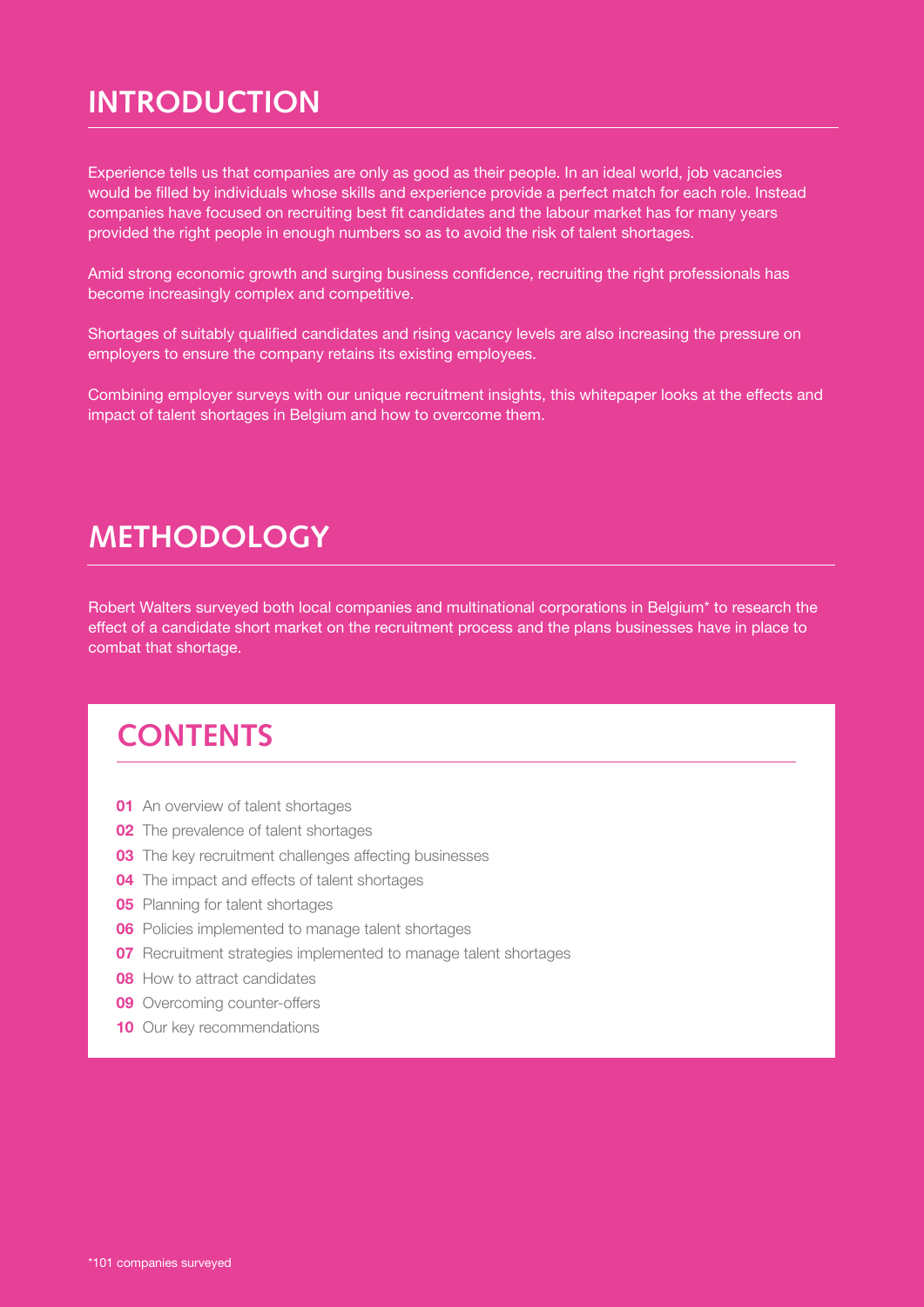## **01 AN OVERVIEW OF TALENT SHORTAGES**



#### **How have skills shortages affected companies in Belgium?**



#### **Do companies have a plan for managing talent shortages?**





#### **Which recruitment strategies have been adopted to manage candidate shortages?**

Appointing interim or contract staff Developing a talent succession plan Recruiting through social media channels Recruiting from new talent pools, e.g.: employees with potential to upskill International staff transfers Shortening the interviewing process



of employers use international transfers to manage talent shortages 27%



16% of companies use career progression opportunities to beat counter-offers

44%

of employers say adding value to the business is 51% of employers say adding<br>
S1% important to professionals<br>
S1%

of employers recruit through social media channels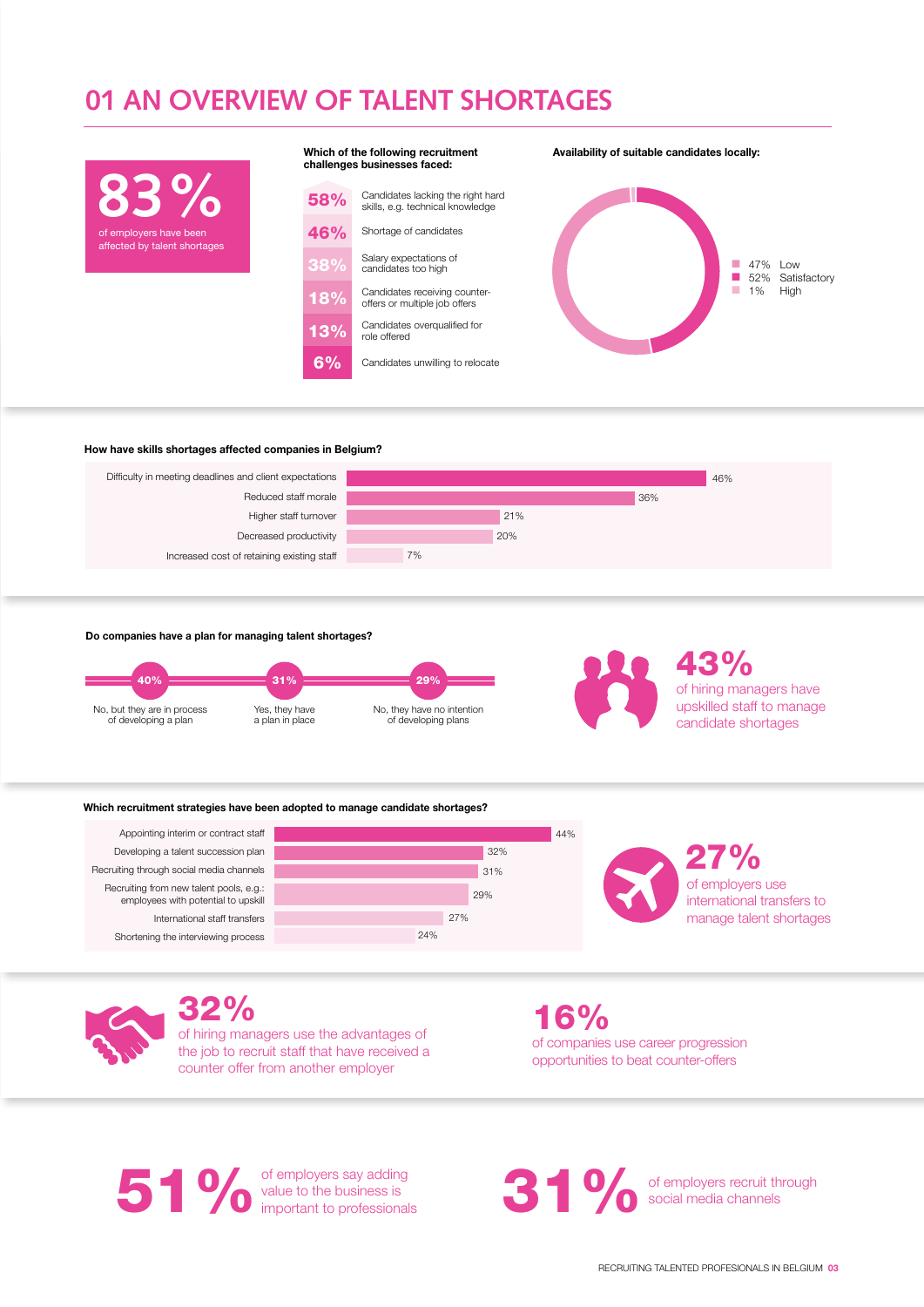## **02 THE PREVELANCE OF TALENT SHORTAGES**

Our survey shows that 83% of all employers have had at least some difficulty recruiting professionals. 20% are even finding it extremely hard to find the right people for the majority of roles they are looking to fill.

The outcome is broadly similar regardless of company size. From SMEs to international companies – all are affected by candidate shortages. With many employers facing the same challenge regardless of location, our survey shows that talent shortages are a widespread cause for concern.

#### **How many employees does your company have in Belgium?**

|                  |  | 33% |
|------------------|--|-----|
| 1-100<br>101-500 |  | 34% |
| 501-1.000        |  | 13% |
| 1.001-10.000     |  | 20% |
| $10.001+$        |  | 1%  |

Even with the right in-house HR support, in a talent short market, these figures indicate that many companies are not always using the right strategies to attract professionals who will help their business grow. They also suggest that established tactics - offering larger pay packets, for instance - may no longer attract the best candidates. Only 6% of the employers in Belgium say they have not faced any problems recruiting the right professionals.

#### **Difficulties recruiting suitably qualified candidates:**





of employers are unlikely to hire those who do not meet the exact requirements of the role

- $\blacksquare$  63% have occasionally found it hard to fill vacancies
- **n** 20% say it has been hard to fill many of the existing vacancies
- 11% did not recruit in 2015
- n 6% had no difficulties to recruit suitable candidates

"When companies cut back on recruiting, particularly for entry or junior level professionals, skills gaps inevitably result. This also has an effect on the size of the talent pool that the business needs in order to be able to build and progress." *– Antoine Biot, Director Belgium*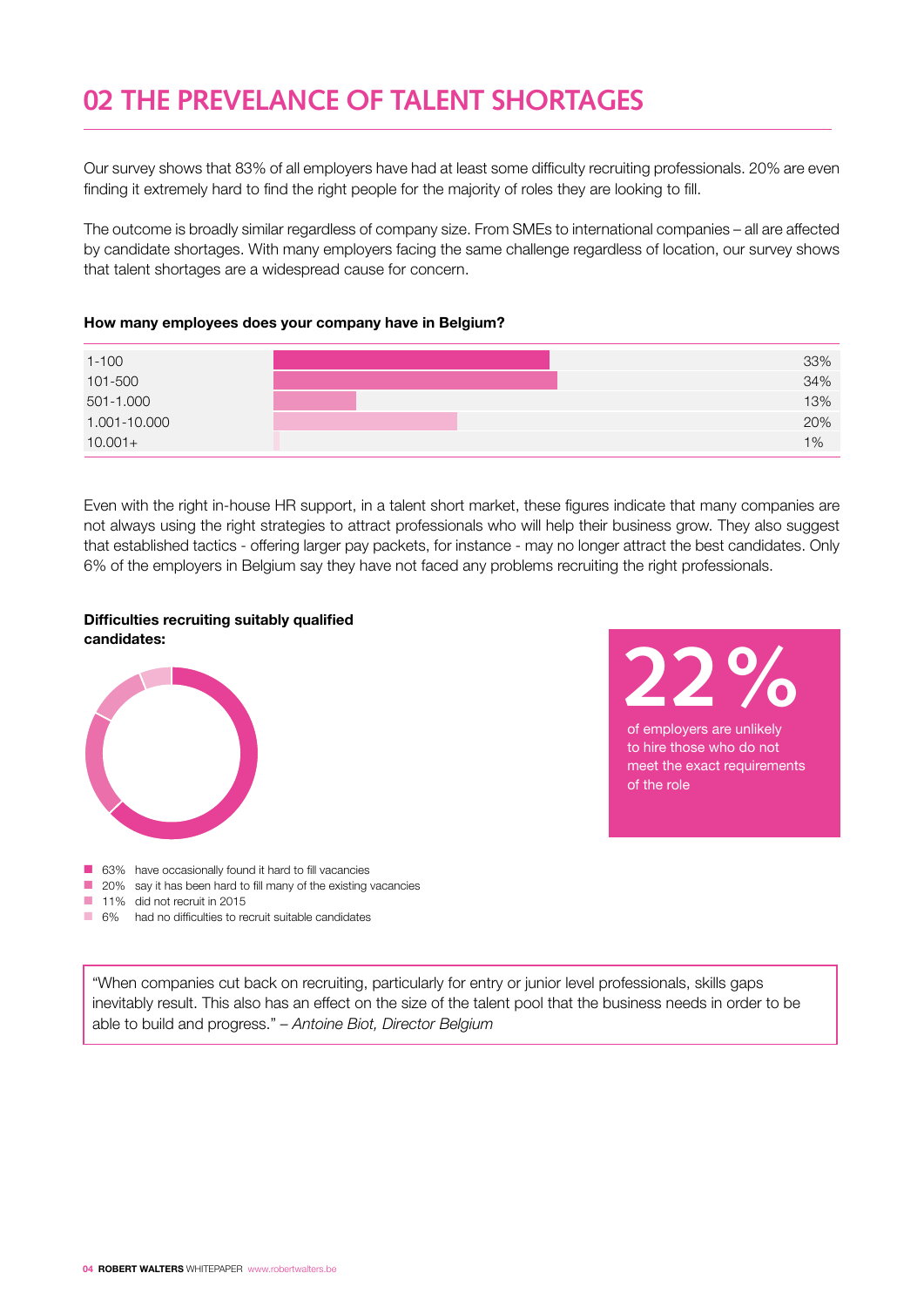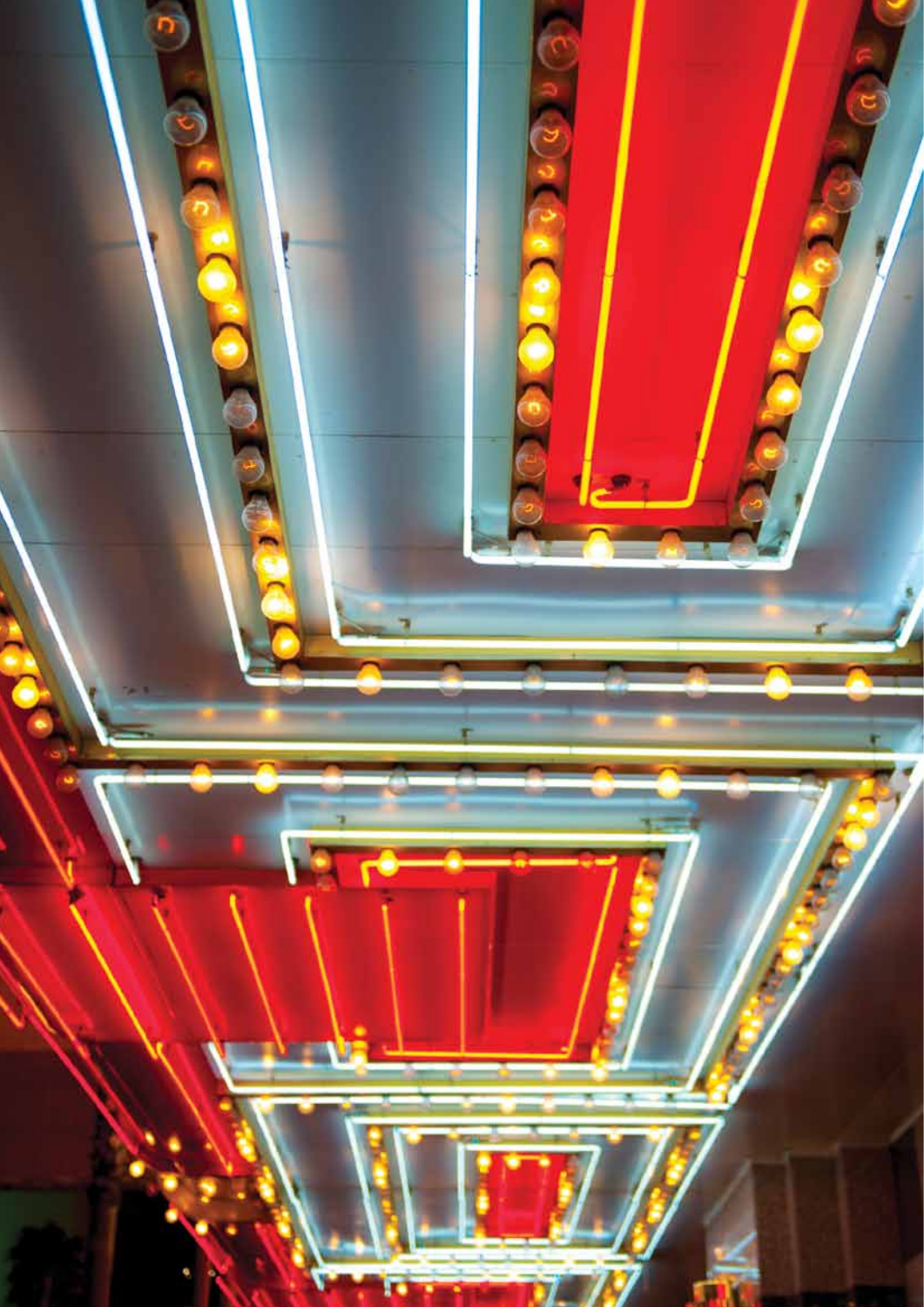## **03 THE KEY RECRUITMENT CHALLENGES AFFECTING BUSINESSES**

58% of hiring managers say they have struggled to attract candidates with the right hard skills or experience. For some businesses, the consequences can be potentially serious. A lack of appropriate specialist staff could hamper efforts to increase productivity, turnover and profitability, preventing the company from reaching its full potential.



46% of respondents to our survey claim they have simply not been able to find enough candidates to interview, raising questions about the availability of suitably qualified and affordable professionals. However, we assume that part of the problem might be that employers are only considering 'active' job seekers, when they should be tapping into the wider candidate pool.

Having the knowledge and ability to approach 'passive' candidates (those not actively searching for a new role) increases the access to a much wider pool of professionals. Very often, those who provide a best fit for the role aren't the ones looking for a job.

of hiring managers see candidates unwilling to relocate as a serious recruiting challenge **6%**

#### **Pay remains a stumbling block**

38% of hiring managers say that the salary expectations of candidates they are trying to hire are too high. Some amount of salary inflation is an inherent trait of a talent short market and most professionals will expect employers to match or improve on market rates at a very minimum.

Many individuals place a greater emphasis on benefits such as work-life balance and career progression as well. In other words, simply offering more money may not be enough to distinguish the company from the competition. It is important to look at the individuals career and to find a package that includes the right pay and benefits.

Companies should ensure they sell the most interesting elements of the job such as the opportunity to take on new responsibilities or to develop into a management role. With many candidates thinking about their long-term career progression, this can help the business stand out.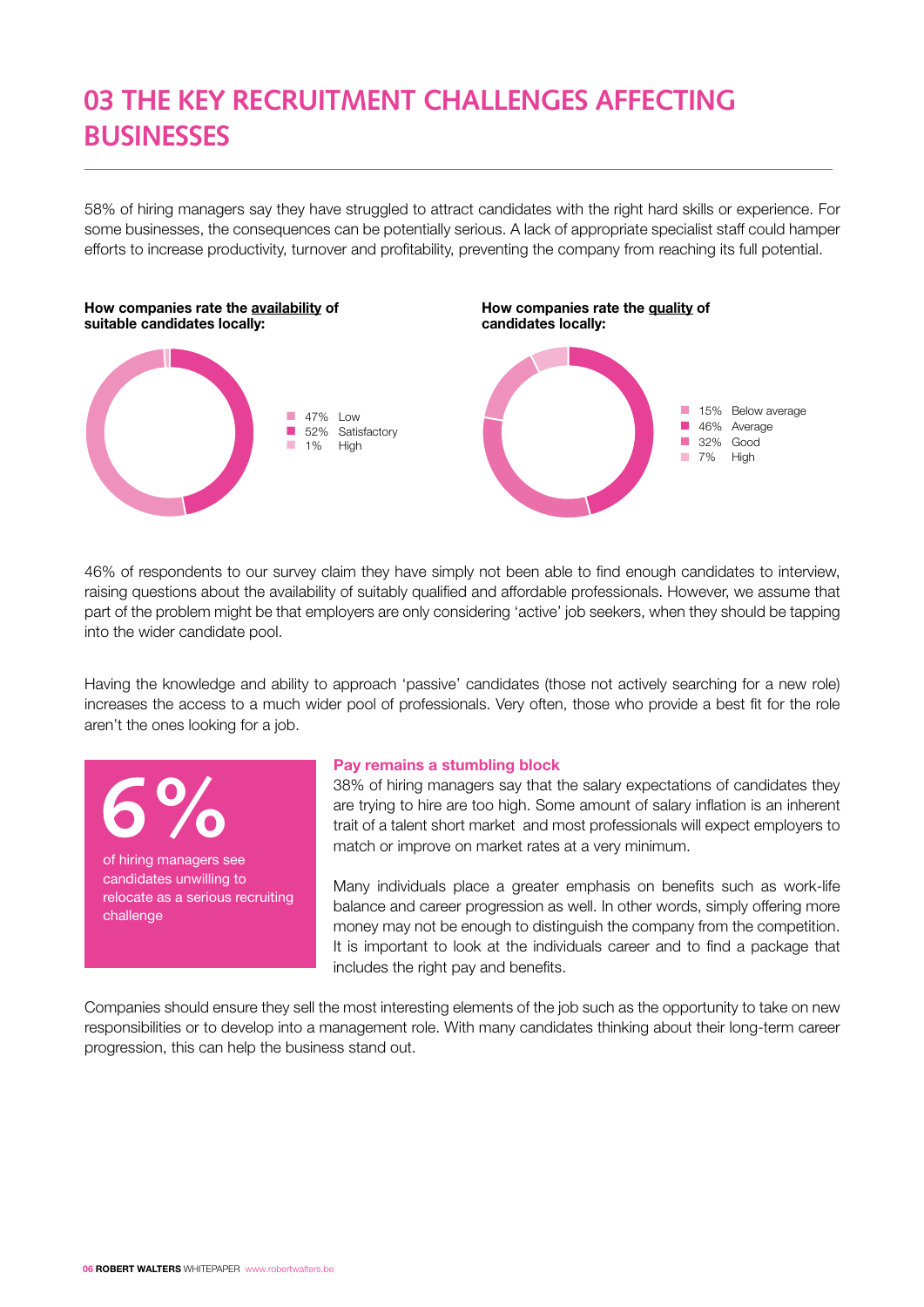## **04 THE IMPACT AND EFFECTS OF TALENT SHORTAGES**

36% of businesses say that talent shortages have affected employee morale and 46% say that they have increasing difficulties in meeting deadlines and clients' expectations as a result of the talent shortage. The toxic influence of low morale is frequently underestimated for its influence in creating a 'revolving door' of high staff turnover. Given the popularity of social media and the speed with which bad news can be shared, companies with a reputation for low morale will find it harder to recruit.

Decreased productivity is often seen among companies unable to fill key vacancies. 20% of hiring managers feel that talent shortages across all job functions have directly impacted productivity.

"Companies can only create growth plans around the professionals they are able to hire. While it's important that working practices and culture reflect the goals of the business, many employers stand to benefit from implementing changes that will make their organisation a more attractive place to work." *– Katrien Lescrauwaet, Senior Manager*

In some cases, companies have been able to plug the gaps by reallocating staff or giving them extra work. However, an overworked or overstretched workforce is a sure-fire recipe for employee discontent. Many will also expect to be paid a higher salary, increasing the cost to the business.

To counter this, employers should take steps to increase the appeal of working for their business, for example by offering greater autonomy, flexible working or clear opportunities for career progression. Other solutions include revisiting recruitment practices, or hiring professionals with related skills who can be trained or upskilled.

#### **How have skills shortages affected business in 2015?**

| Difficulty in meeting deadlines and client expectations |     |
|---------------------------------------------------------|-----|
| Reduced staff morale                                    | 36% |
| Higher staff turnover                                   | 21% |
| Decreased productivity                                  | 20% |
| Higher cost of retaining existing staff                 | 7%  |

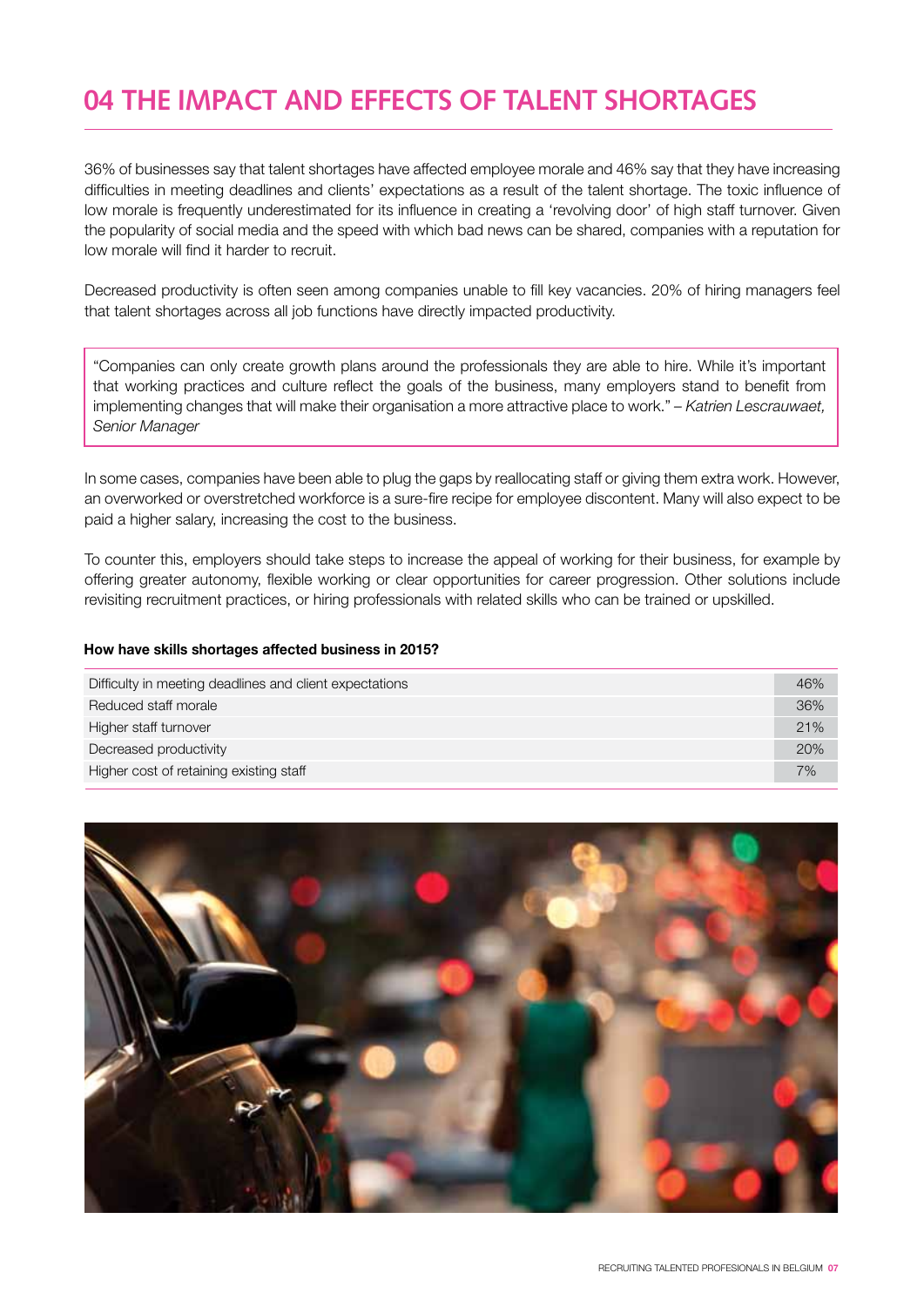## **21%**

of employers say that they are very flexible when it comes to hiring less experienced candidates where the opportunity to upskill exists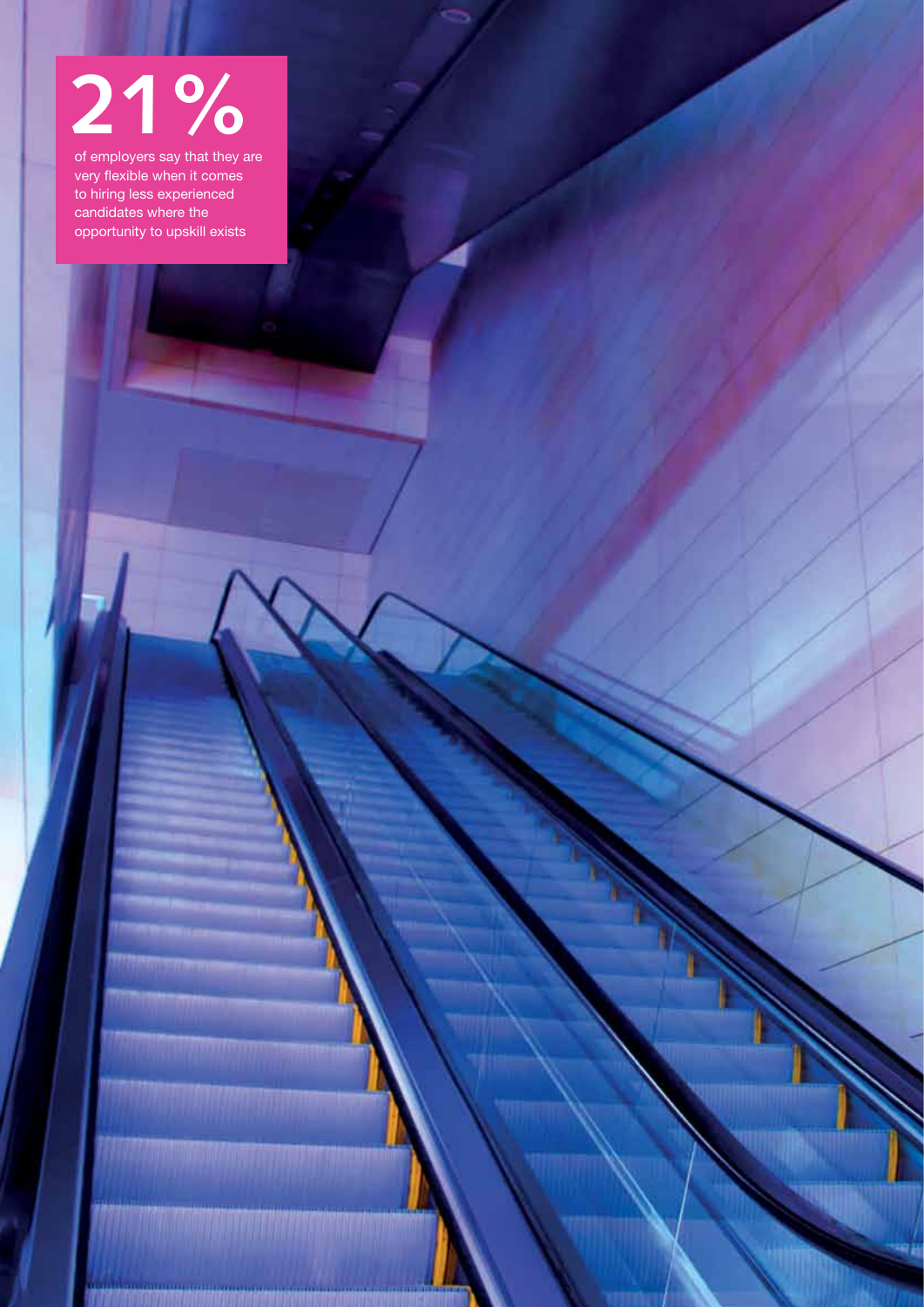## **05 PLANNING FOR TALENT SHORTAGES**

"Businesses who seek to keep hiring costs down are often restricted to recruiting from more limited talent pools. This approach is also a false economy, as making the right long-lasting hire at the first opportunity will always save your company money in the longer run. To fully explore the complete talent pool, make sure you engage with a range of hiring channels." *– Charles-Henri Rouvroy, Senior Manager*

Our survey reveals that 31% of hiring managers in Belgium have prepared their businesses to meet the challenge of talent shortages and already have a plan in place. In comparison to this, 29% have no intention of developing any strategy for addressing this issue. However, a further 40% of hiring managers say they are in the process of creating a strategy to manage talent shortages.

This suggests that many businesses are not keeping up with the shift in candidate behaviour. The recession forced many professionals to put their career progression on hold: now, after years of limited opportunity and muted pay inflation, the market has opened up for them again. Many candidates looking for their next career move will be able to pick and choose between roles, regardless of the sector, with an increasing number attracting multiple job offers.

Consider how businesses can adapt to this shifting landscape. Our recommendations: shortening the hiring process and reducing the time from interview to offer, for instance, or introducing flexible working hours, can create significant competitive advantages.



#### **Do companies in Belgium have a plan for managing candidate shortages in 2016?**

 $\blacksquare$  40% are in the process of developing a plan **1** 31% have a plan in place

**29%** have no intention of developing a plan

A long-term plan for dealing with candidate shortages involves a two-pronged approach. Firstly, keeping existing staff motivated and incentivised is vital for developing a 'talent pipeline' and creating viable succession plans.

But equally important is mapping out the type of professionals you want to hire to combat the effects of skills shortages. Where will you find the right people with the relevant skills who can be trained to the appropriate standards? What skill sets will help you meet business objectives?

Drawing up a list of preferred criteria will focus the search, enabling you to work effectively with your partners in identifying and targeting suitable professionals from the widest possible talent pool.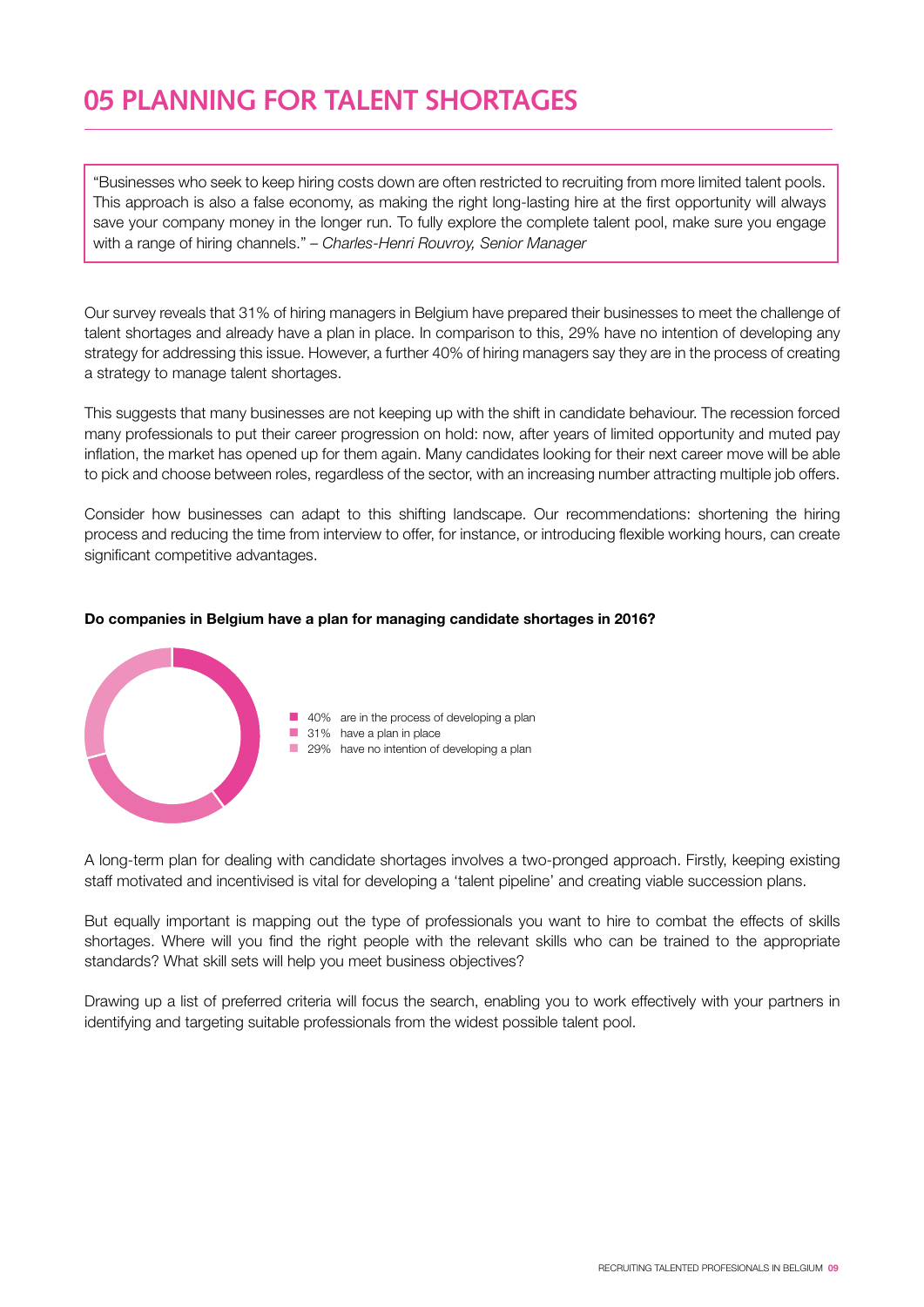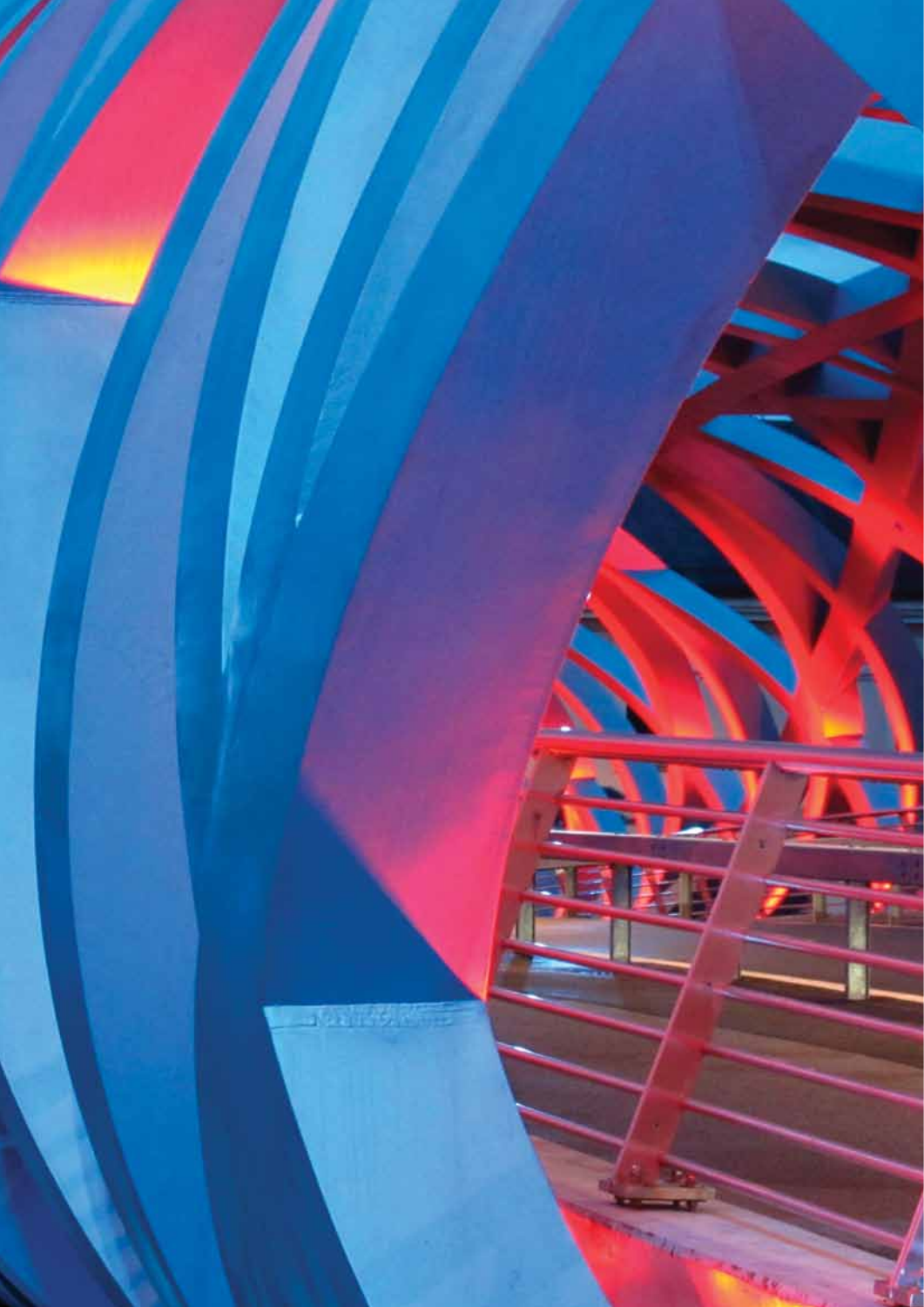## **06 POLICIES IMPLEMENTED TO MANAGE TALENT SHORTAGES**

For many hiring managers, one way of counter-acting the effects of talent shortages has been to focus on getting more out of existing employees. 21% say they have provided staff with opportunities for training or the chance to take on new responsibilities, with a further 38% implementing flexible working arrangements.



On balance, this is a useful strategy for retaining staff and preventing the emergence of further skills shortages. Most employees will appreciate development opportunities and this has the added effect of increasing staff loyalty to a company or brand.

#### **Look beyond pay**

15% of companies say they are trying to take action on talent shortages by raising salaries. Even though higher pay has some influence on overall job satisfaction, it still does not prevent businesses from losing employees to competitors.

A recent Robert Walters candidate survey shows that, regardless of profession, 37% of candidates would accept a lower fixed salary in order to have a good work-life balance and 37% would leave a role when seeing a lack of career progression. Ultimately, understanding the importance of these factors will help to craft successful retention policies and adapt appropriate actions.

"A lot of companies acknowledge the importance of career progression or better work-life balance, yet to what extent do they actually deliver on this? Businesses that act on what employees want from their career are more likely to appeal to a broader cross-section of the market." *– Katrien Lescrauwaet, Senior Manager*

#### **Internal communication is key**

It's essential that companies are able to explain clearly the long-term benefits and opportunities that their organisation offers in order to strengthen employee retention.

Yet while these strategies are important, it's also important to consider whether their business plans to increase headcount. Rebalancing workloads, cited by 19% of hiring managers as a solution to talent shortages, will also create long-term tension unless new staff can be hired to cover the additional strain.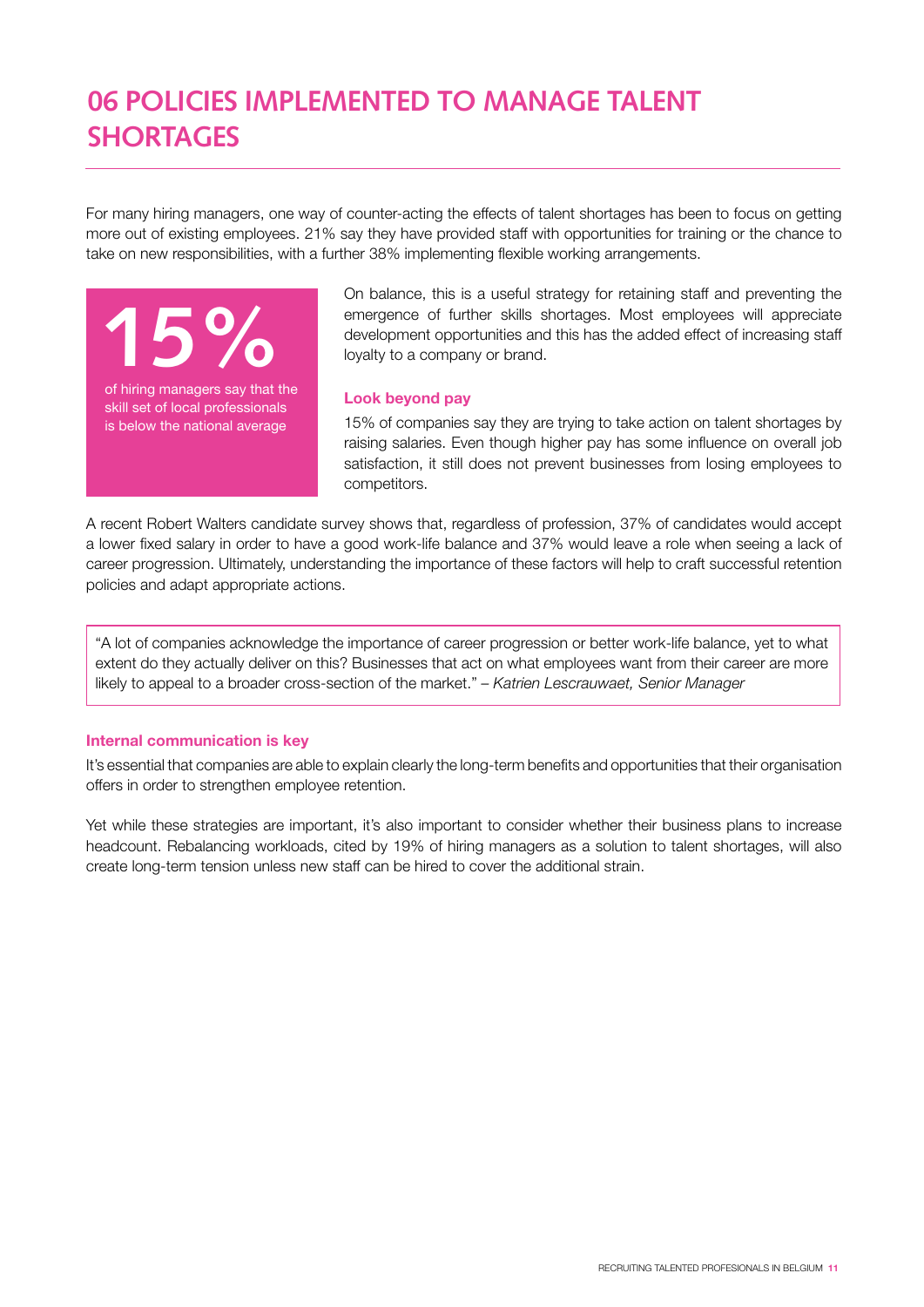## **07 RECRUITMENT STRATEGIES IMPLEMENTED TO MANAGE TALENT SHORTAGES**

Even with talent shortages affecting their businesses, 22% of hiring managers rarely hire professionals who do not meet key job description criteria.

Holding out for best-match candidates can mean that vacancies remain open for weeks or even months. This means that existing employees are working harder to provide the necessary cover, damaging morale and increasing staff attrition rates.

#### **When hiring new staff, how do businesses balance experience against the opportunity to upskill?**



- 35% are flexible with the hiring requirements, but would prefer candidates with the right skills / experience
- 22% don't tend to adjust hiring requirements, but would sometimes recruit less experienced candidates when struggling to hire individuals
- **n** 22% rarely recruit candidates who do not fit their hiring requirements
- **n** 21% are very flexible in hiring less experienced candidates if the opportunity to upskill exists

35% of businesses say they have introduced flexibility into vacancy criteria, but would prefer hiring perfect-match candidates. In contrast, 22% of the employers do not tend to adjust the hiring criteria, but would hire less qualified candidates where no matching candidates are available.

This often delivers a wealth of benefits, boosting the diversity of the workforce and introducing fresh perspectives to problem solving. It also helps drive innovation as different skill sets and approaches are brought together under one roof.

Effectively, the opportunity to tap into new sources of professionals, their contacts, expertise and management skills is often an invaluable way of overcoming the threat of skills shortages.

"Diversity drives innovation, which is one of the main reasons why recruiting from a variety of talent pools makes such a difference. New people bring fresh ideas, so fostering greater diversity in the workplace will help your company keep pace with changes affecting your market." *– Antoine Biot, Director Belgium*

Recruiting from a mix of talent pools is also a good method for managing salary inflation. In many cases, candidates looking for the chance to step up are more likely to prioritise a fresh challenge over a large pay rise.

#### **Which of the following recruitment strategies have been adopted to manage candidate shortages in 2016?**

| Appointing interim or contract staff                                                      | 44% |
|-------------------------------------------------------------------------------------------|-----|
| Developing a talent succession plan                                                       | 32% |
| Recruiting through social media                                                           | 31% |
| Recruiting from new talent pools, e.g.: professionals/employees with potential to upskill | 29% |
| International staff transfers                                                             |     |
| Shortening the process of interviewing and onboarding new staff                           |     |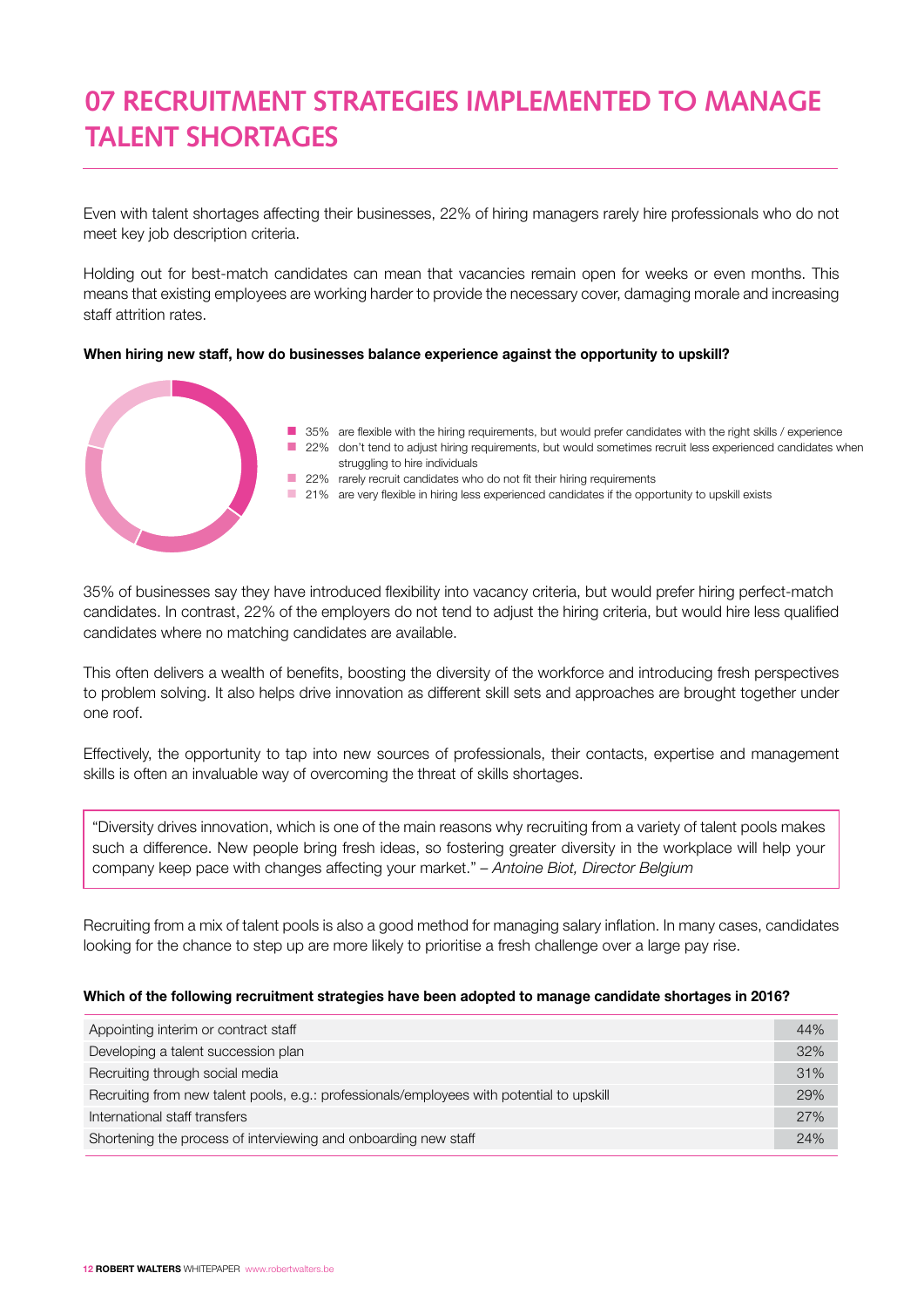#### **Use of interim professionals**

Hires of interim or contract staff are often used to cover skills shortages caused by a lack of available permanent candidates. With a pool of highly qualified professionals ready to start work or a project at short notice, we have seen many companies turning to an interim solution in the Belgian market.

More employers say they prefer to recruit professionals to mitigate skills shortages than turning to permanent talent pools or reducing the time to hire.

## **44%**

of companies hire interim or contract staff to manage candidate shortages

#### **Reduce the time to hire**

A swift hiring process gives insight into the attitude and values of a company, helping to secure candidate buy-in from the very beginning. To achieve this, it's vital that all decision makers have bought into a pre-defined recruitment timetable. Greater accommodation of the candidate's needs, such as flexibility around interview times, will also help to sell the organisation.

With the economy picking up, companies that fail to reduce the time from interview to offer are already losing out to more flexible competitors. The interviewers' approach during the interview also makes a difference. They need to sell the benefits of the business and engage with the drive and ambitions of the candidate.

#### **International transfers**

Another means of dealing with talent shortages which is often overlooked, is to transfer employees either (inter) nationally or from another part of the company.

Not only does this provide easy access to a pool of candidates with a good understanding of the company and its values and processes, it also creates multiple benefits for the employees concerned. According to our recent candidate survey, a majority of professionals report that their main reasons for moving abroad would be for better career opportunities and to gain international exposure. 27% of the surveyed companies use international transfers to counter talent shortages.

"Consider how you can get the most from international employee networks - in some cases, especially for very hard to fill roles, the cost of visa sponsorship will be less than that of failing to find the right person for the job. If you don't have access to these networks, there is clear value to be gained from working with advisors that do." *– Katrien Lescrauwaet, Senior Manager*

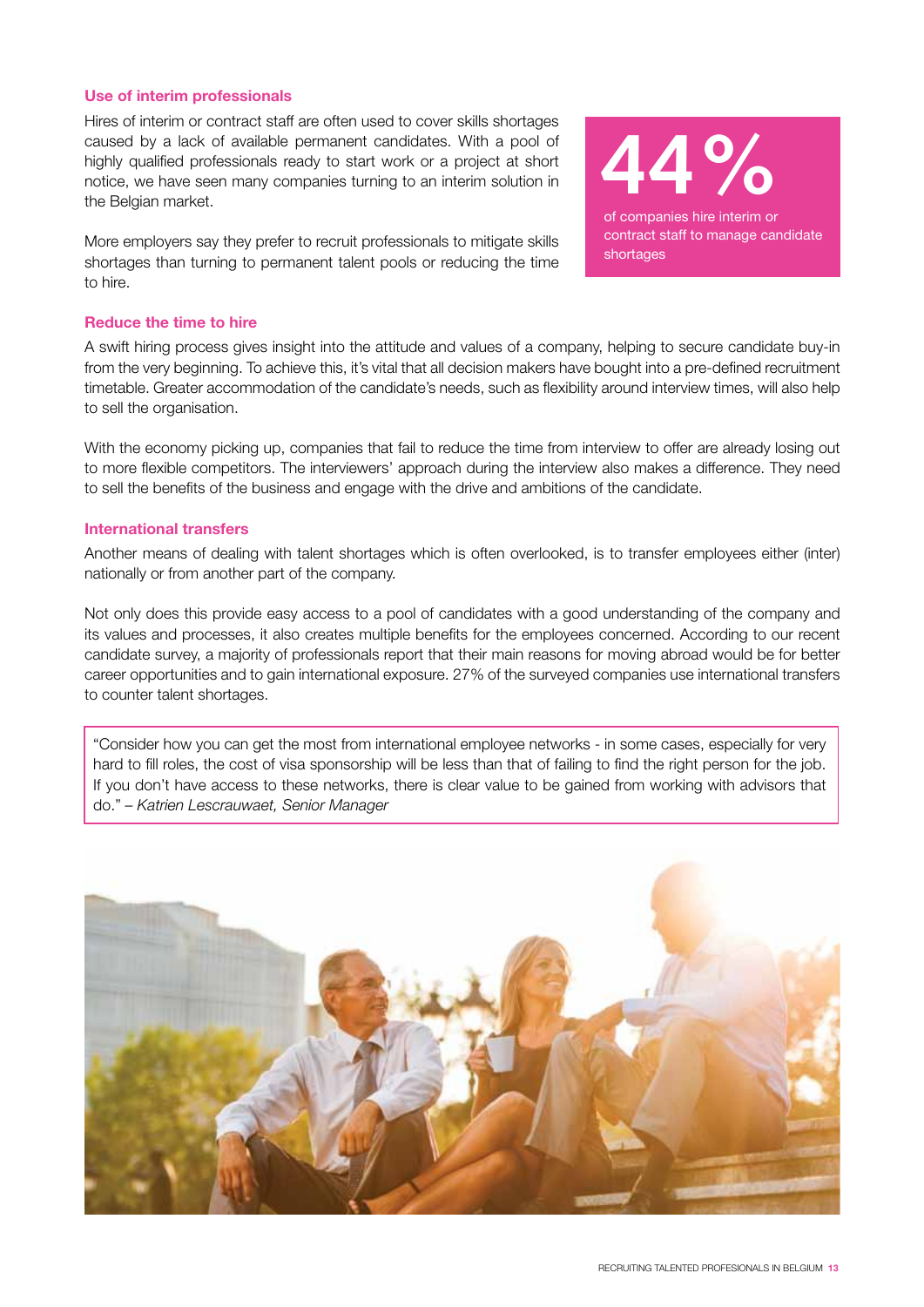# **35%**

of hiring managers believe that varied and interesting work is very important to a candidate when considering a new role

**10 ROBERT WALTERS** WHITEPAPERwww.robertwalters.com

 $+ + +$ 

前田

 $742$ 

÷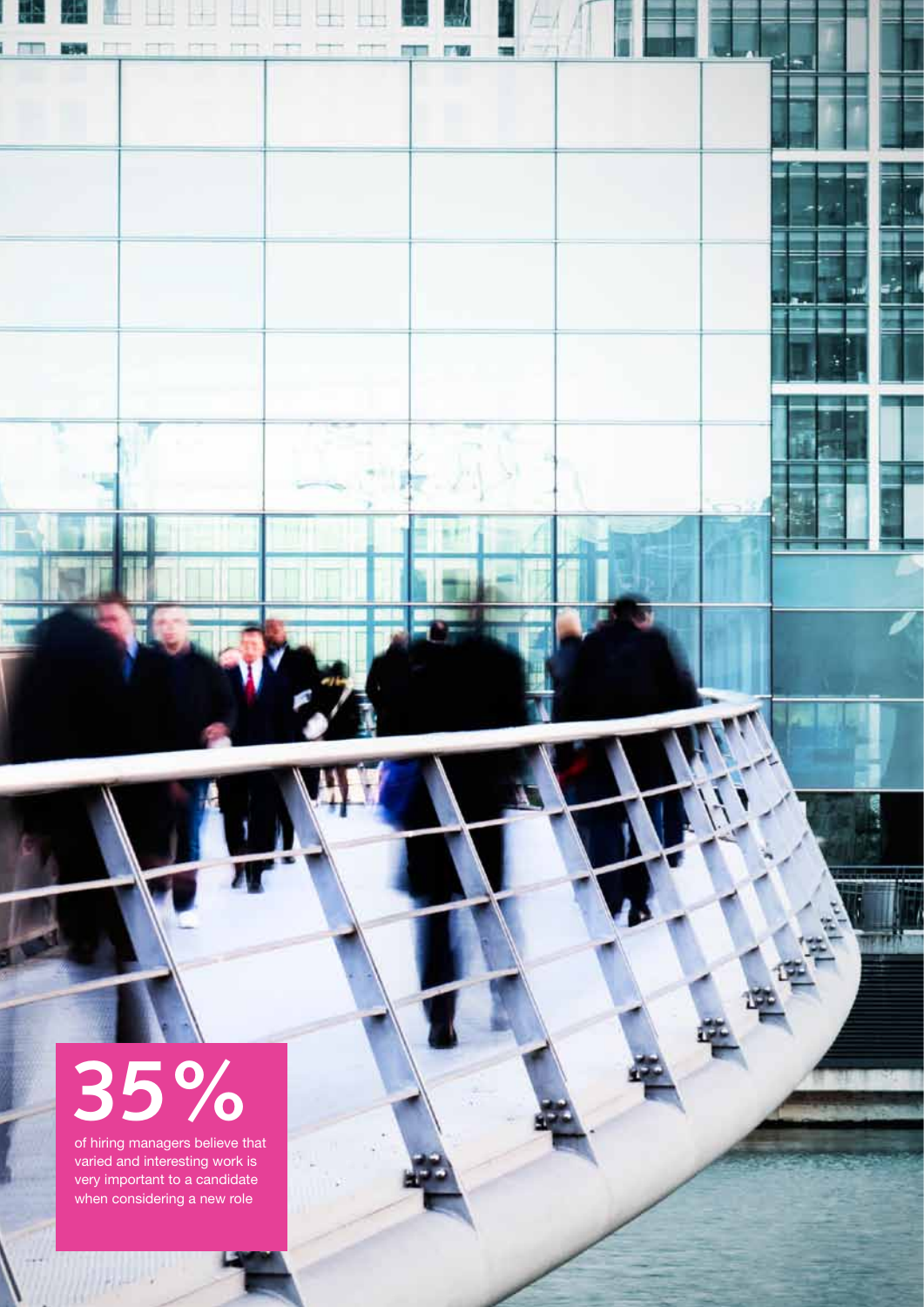#### **What motivates professionals at work**

The idea that remuneration is a top motivation factor for employees has changed with just 26% of all hiring managers believing that this is 'very important' to career satisfaction. 35% of businesses believe that a good worklife balance is 'very important' and 29% rate it as an 'important' factor for professionals when choosing a new position. Additionally, businesses believe that adding value (51%) or taking advantage of training (49%) is important to professionals.

Asking candidates, we can see that 67% have confidence in their company which means that with the right approach, training and development, employers can motivate and retain existing employees.

| Very important | Important | <b>Neither unimportant</b><br>nor important |
|----------------|-----------|---------------------------------------------|
| 26%            | 68%       | 4%                                          |
| 51%            | 43%       | 4%                                          |
| 18%            | 57%       | 24%                                         |
| 18%            | 50%       | 28%                                         |
| 18%            | 54%       | 26%                                         |
| 24%            | 60%       | 12%                                         |
| 19%            | 59%       | 21%                                         |
| 35%            | 51%       | 12%                                         |
|                |           |                                             |

#### **According to employers, how important are the following to candidates considering a new role?**

Our survey shows that a good work-life balance is seen by 51% of the businesses as 'very important' to employees. For many young professionals keen to combine their professional work with their private life during a normal day, a good work-life balance is a very attractive prospect that companies should consider. From our experience and as mentioned before, professionals won't move just for money. Besides a good work-life balance, a new challenge or the chance to work for a business with an exciting brand or culture, can be a much greater incentive.

#### **Generational shifts**

An additional concern is that many companies have not grasped the shift in attitudes between different generations of workers. So-called 'Millennials' (professionals born since the early 1980's) are disproportionately more likely to move jobs on a more frequent basis and seek greater responsibilities and feedback from management than older generations. They are also particularly likely to prioritise a healthy work-life balance over high pay.

Many changes - ensuring that senior staff are always on hand to provide encouragement and feedback to younger professionals for instance - are often surprisingly straightforward and could transform the reputation into an engaging organisation in which to forge a long-term career. Different generations of professionals can work well together, sharing their experiences and delivering new approaches to problem solving or taking a project over the line.

"There are considerable misconceptions about what drives different generations of professionals. For instance, senior professionals are often more receptive to change or the opportunity to upskill than they are given credit for, while young professionals are keen to learn from their more experienced peers. A company that balances the needs and motivations of all these groups can look forward to success." *– Katrien Lescrauwaet, Senior Manager*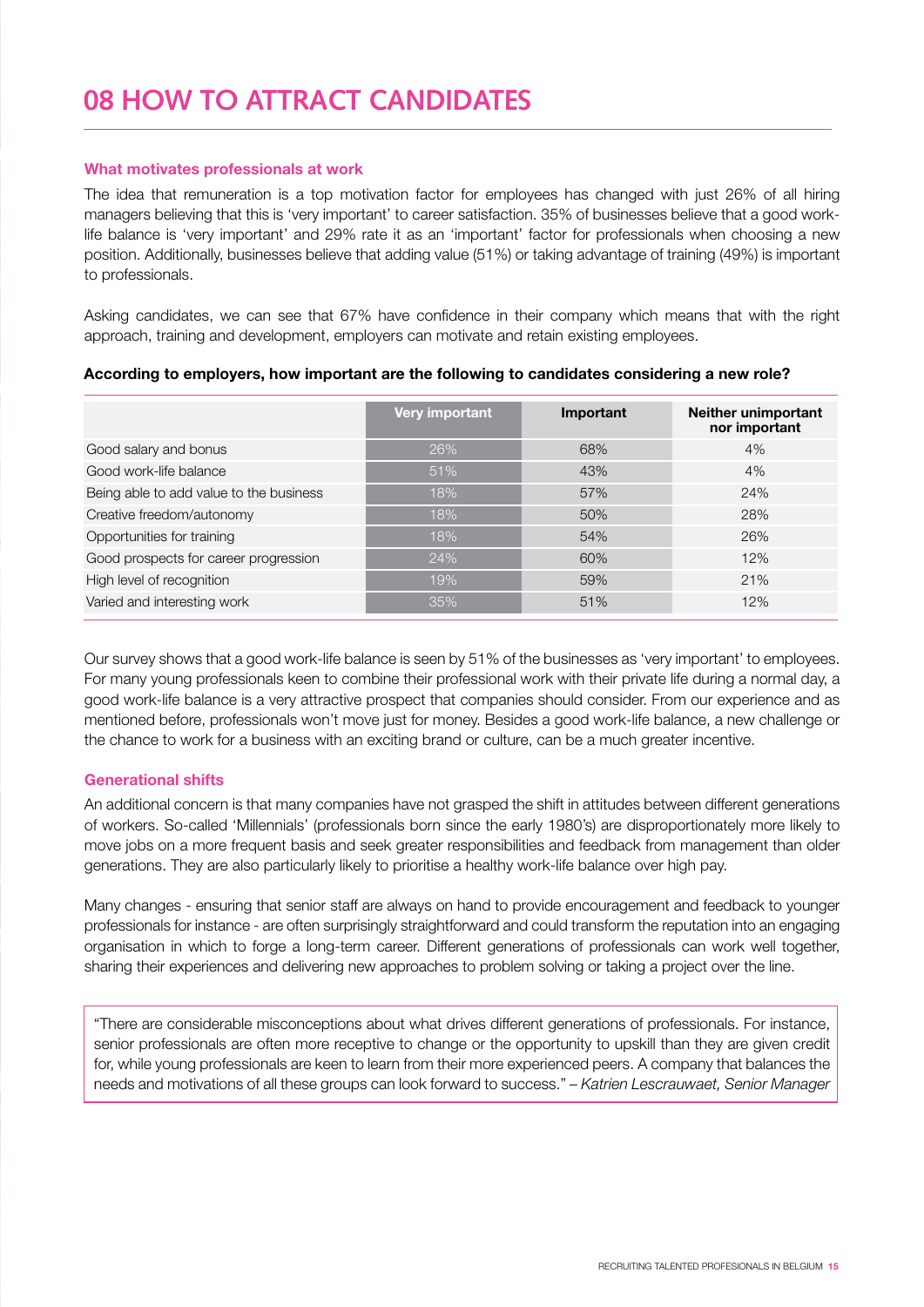## **09 OVERCOMING COUNTER-OFFERS**

Counter-offers are an increasingly common feature of a talent short market. For employers, an increase in pay and benefits is the easiest method of dissuading staff from the uncertainty of accepting a new job elsewhere.

While it may seem that the only feasible response to counter-offers is to increase salaries, there are other options at your disposal, many of them under-utilised.

32% sell the advantages of the job based on the candidate's requirements or demands and further 16% determine other benefits such as flexible working hours to manage counter-offers. Professionals consider better career opportunities (33%) and the opportunity to gain experience abroad (21%) as key motivation factors.

#### **When hiring favourite candidates, what is the preferred way of managing counter-offers/offers from competitors?**

| Sell the advantages of the job based on the candidate's requirements or demands |     |  |
|---------------------------------------------------------------------------------|-----|--|
| No action taken to manage counter-offers/offers from competitors                |     |  |
| Determine other benefits that can be offered in place of a higher salary        | 16% |  |
| Sell the opportunities for career progression                                   |     |  |
| Review budgets and, if appropriate, adjust salary offer                         |     |  |
| Offer the chance to work overseas                                               | 4%  |  |

of professionals would leave a role because of a lack of **37%**

career progression

An individual's worth is determined by the market, reflecting the prevalence and size of many of the counter-offers we are seeing. Companies need to make sure they're clear about how to sell the business to a candidate and what additional benefits they can offer to overcome the effects of counter-offers.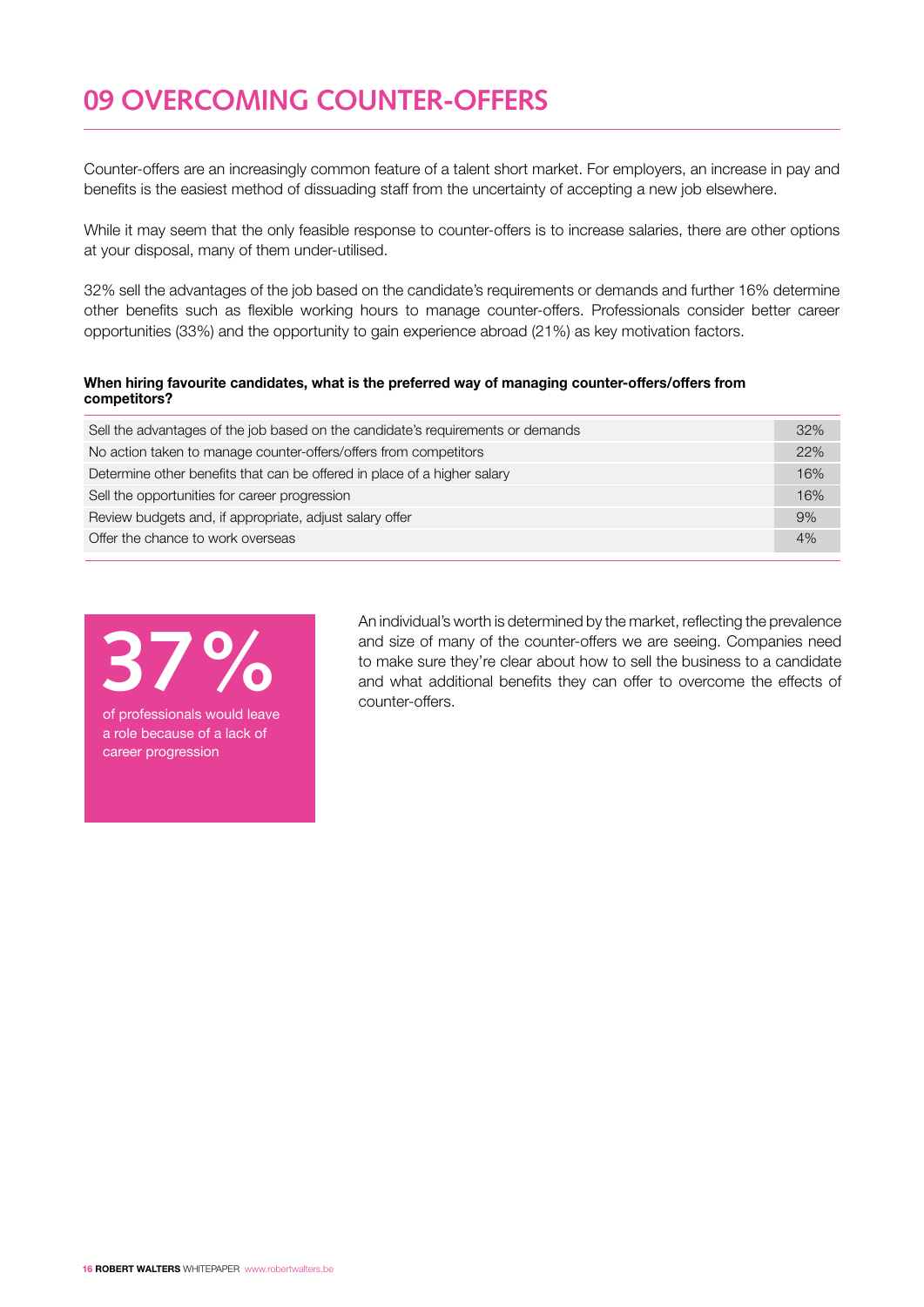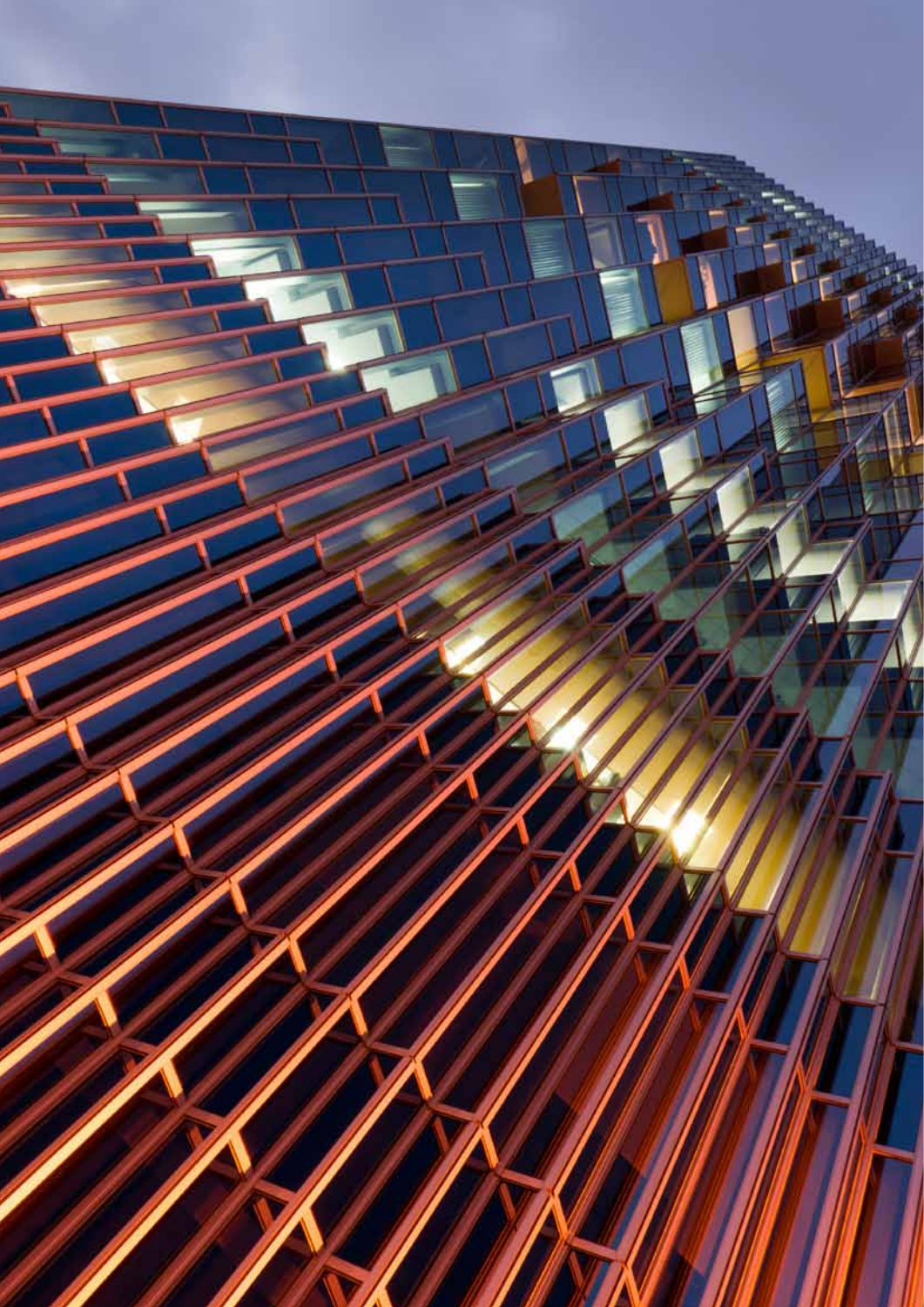## **10 OUR KEY RECOMMENDATIONS**

#### **Professionals are motivated by a wide range of factors 1**

Employers still view salary increases as a remedy to talent shortages when other routes are available. Remember that while pay is important, factors such as flexible working hours, autonomy and the chance to develop a career, especially among 'Millennials' and other younger groups of professionals, are also key.

These 'added benefits' can be particularly useful in making you stand out from the crowd, especially if you are not in a position to increase salaries.

#### **Long-term view 2**

Despite the challenge they pose to their day-to-day operations, many businesses have so far failed to plan for the impact of talent shortages. Sensible preparation will help you identify where gaps may emerge and enable you to formulate a long-term talent management strategy. This will also give you the opportunity to phase in new working arrangements, such as flexible hours, while minimising any adverse effects on the business.

#### **Expand your horizons 3**

If you're struggling to recruit from traditional talent pools, consider widening the search. While many of these professionals won't tick all the boxes straight away, the right combination of training and motivation will help them make the step up. As an added bonus, these employees are also likely to be more loyal.

Don't overlook the benefits of transferring employees between different parts of your business. Many professionals see this as a positive way to build their career, so giving them the right opportunities is likely to increase their engagement with your business and brand.

#### **Don't leave it until it's too late 4**

By putting off new hires, employers simply increase pressure on existing staff - the two are intrinsically linked. This affects your company's ability to deliver for clients, damaging your reputation and undermining morale.

Flexibility is key in a candidate short market, so don't spend weeks or months waiting for the perfect candidate to materialise.

#### **Be decisive 5**

Short efficient hiring processes and the ability to make a prompt offer are essential to securing a candidate's interest in your company.

In a recovering market, many candidates will often receive more than one job offer at a time, so time to hire - and getting ahead of your competitors - is critical.

#### **Dealing with counter-offers 6**

Across many sectors and industries, businesses have become more determined than ever to retain existing employees, leading to greater prevalence of the use of counter-offers.

While the temptation is to simply improve your salary offer, you may have more success by highlighting opportunities for career progression or the chance to work overseas, as these are often judged to be more important by candidates than money alone.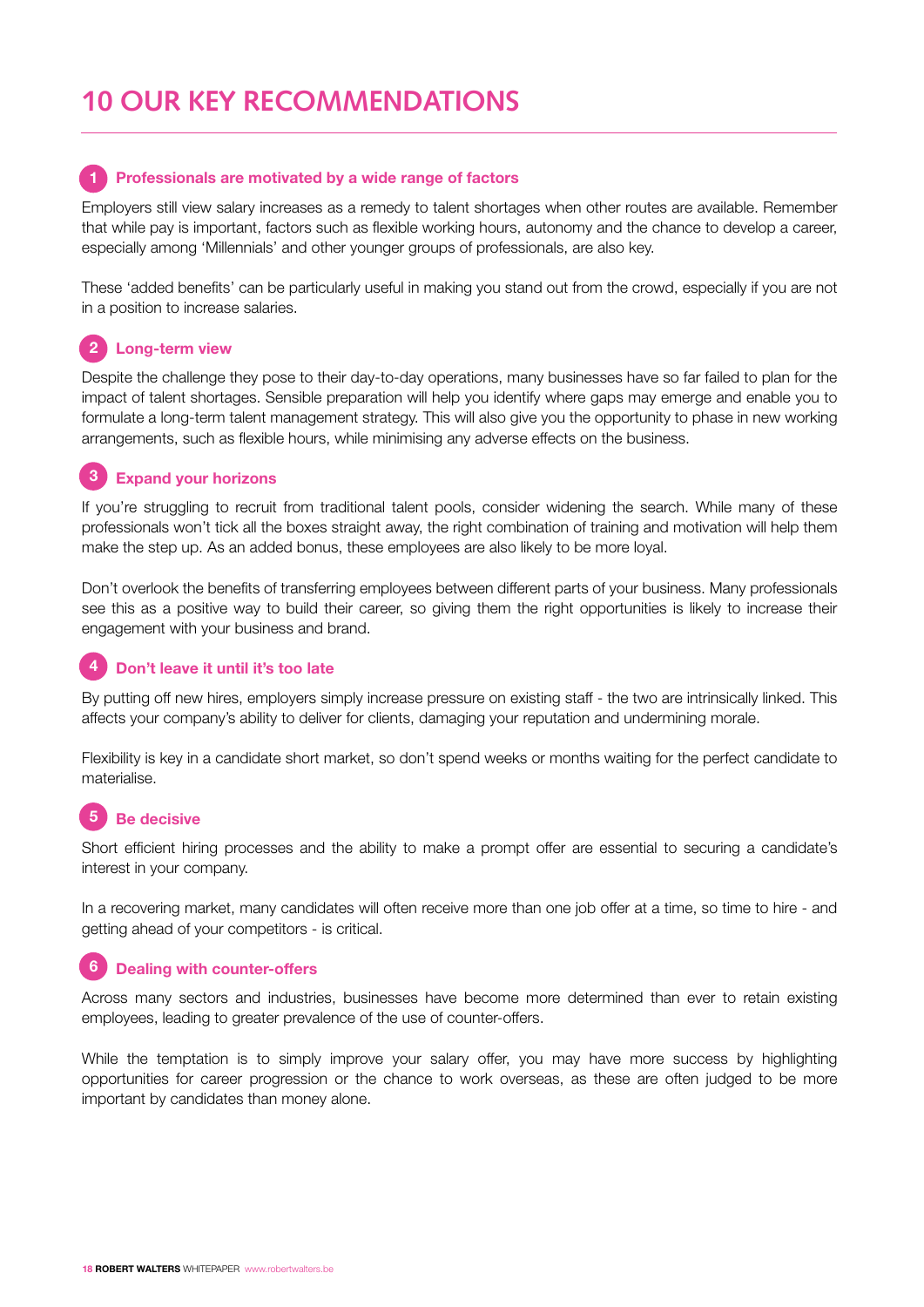## **ABOUT US**

Robert Walters is one of the world's leading specialist professional recruitment consultancies and focuses on placing high calibre professionals into permanent and interim management positions at all levels of seniority. The Belgian business recruits across accounting & finance, banking & financial services, HR, engineering & supply chain and legal. The Group has grown since 1985 and so has our ambition. We now operate across 24 countries and employ over 2,900 people. It is a powerful success story built on the strength of our people.



**Robert Walters Belgium** Avenue Louise 250 B-1050 Brussels T: +32 2 511 66 88 E: belgium@robertwalters.com www.robertwalters.be







### **CONTACT US SALARY CHECKER APP**